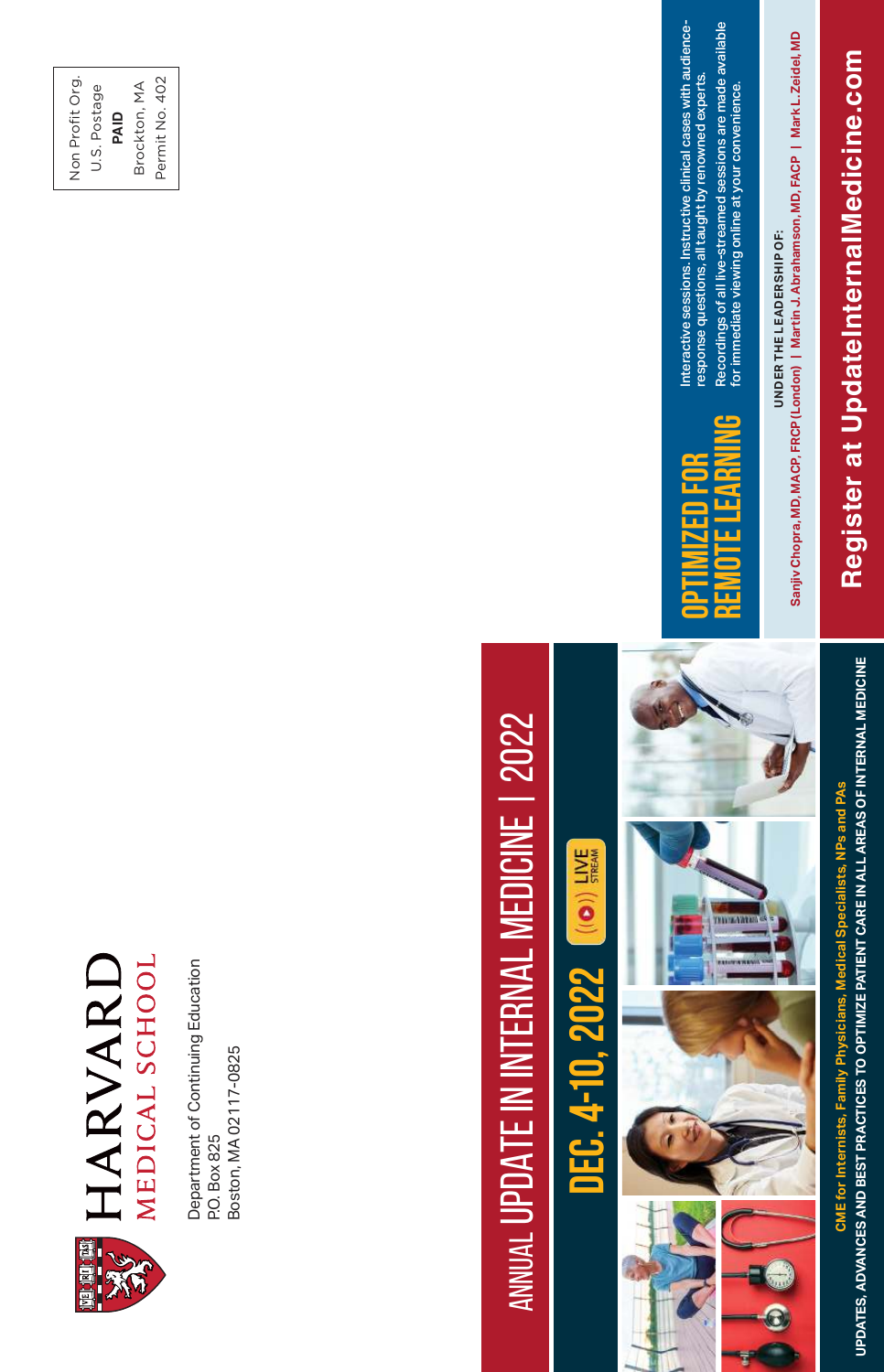| <b>Beth Israel Deaconess</b><br><b>Medical Center</b>                                                                                                                    | ANNUAL UPDATE IN INTERNAL MEDICINE   2022                                                                   | $\frac{1}{2}$ (( $\bullet$ ))                                                                | Full agenda inside                                                                                                                                                                                                                                      | UPDATES, ADVANCES AND BEST PRACTICES TO OPTIMIZE PATIENT CARE IN ALL AREAS OF INTERNAL MEDICINE<br>CME for Internists, Family Physicians, Medical Specialists, NPs and PAs | Mark L. Zeidel, MD<br>Martin J. Abrahamson, MD, FACP<br><b>UNDER THE LEADERSHIP OF:</b>                        | Register at UpdateInternalMedicine.com                                                          |
|--------------------------------------------------------------------------------------------------------------------------------------------------------------------------|-------------------------------------------------------------------------------------------------------------|----------------------------------------------------------------------------------------------|---------------------------------------------------------------------------------------------------------------------------------------------------------------------------------------------------------------------------------------------------------|----------------------------------------------------------------------------------------------------------------------------------------------------------------------------|----------------------------------------------------------------------------------------------------------------|-------------------------------------------------------------------------------------------------|
| <b>HARVARD</b><br>MEDICAL SCHOOL                                                                                                                                         |                                                                                                             | DEC. 4-10, 2022                                                                              |                                                                                                                                                                                                                                                         |                                                                                                                                                                            | Sanjiv Chopra, MD, MACP, FRCP (London)                                                                         |                                                                                                 |
| More than 80 interactive lectures,<br>by the foremost authorities in:<br>ask-the-experts sessions led<br>case-based reviews and<br>Artificial intelligence<br>Cardiology | Common orthopedic conditions<br>Complementary and integrative<br>Endocrinology<br>COVID-19<br>medicine<br>۰ | ENT and ophthalmology<br>Infectious diseases<br>Gastroenterology<br>Hematology<br>Hepatology | Medical and surgical management<br>Racial inequalities in medicine<br>Opiates for chronic pain<br>Pulmonary diseases<br>Sleep deprivation<br>Rheumatology<br>Nephrology<br>Leadership<br>Psychiatry<br>Neurology<br>of obesity<br>Oncology<br>Nutrition | 52.75 AMA PRA Category 1 Credits <sup>TM</sup><br>EARN UP TO:<br>52.75 ECMECs <sup>®</sup>                                                                                 | 11.00 Risk Management Credits, including<br>1.75 Credits of Opioid Education and Pain<br>52.75 ABIM MOC Points | 52.00 Prescribed Credits by the American<br>Academy of Family Physicians<br>Management Training |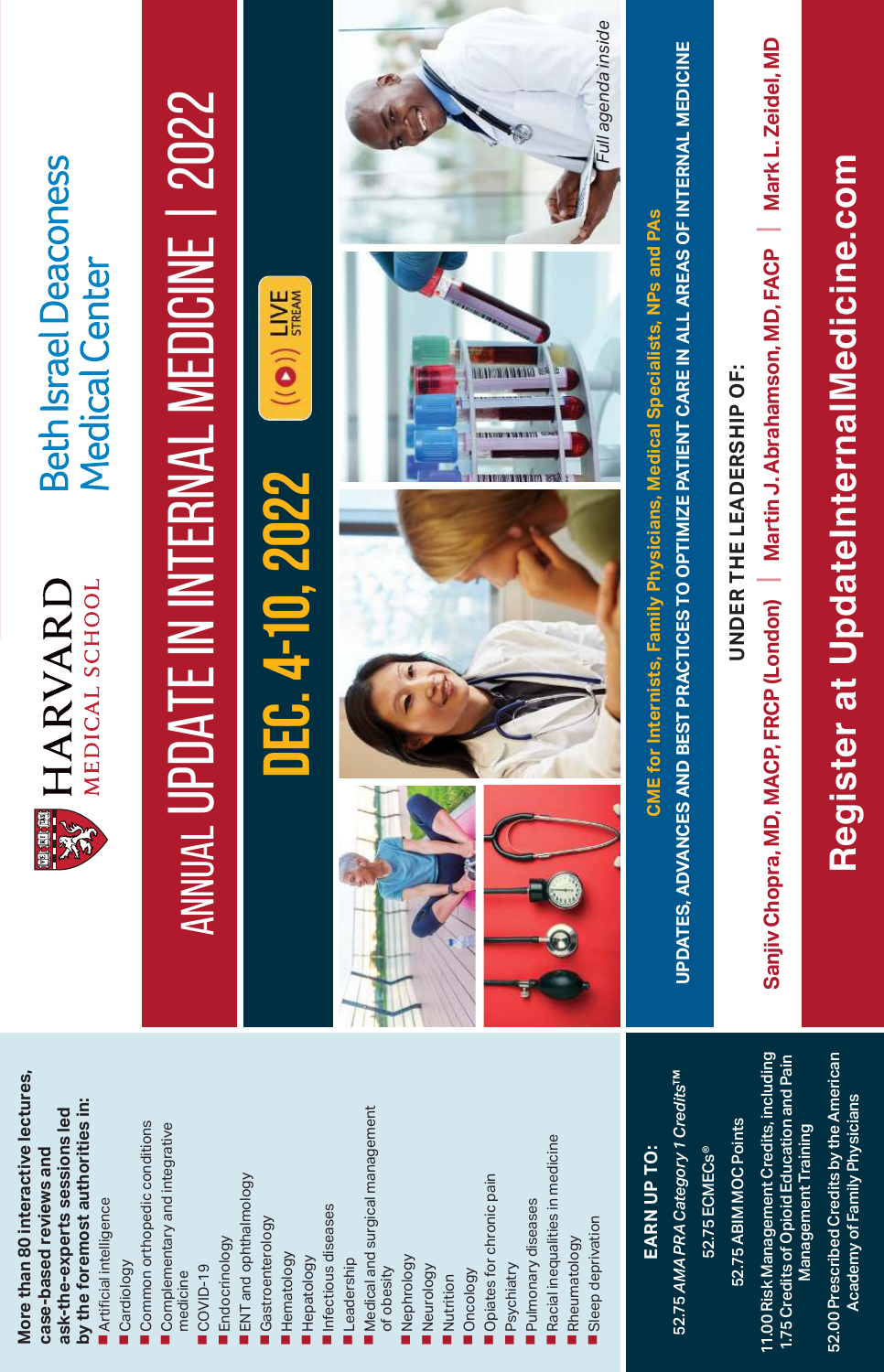# **Faculty**

#### Dear Colleague,

The world of internal medicine is changing at a faster pace than ever before. The practicing physician faces ever-increasing challenges to keep abreast with these changes in order to provide state-of-the-art care for patients. It's with these challenges in mind that we developed this program to provide you with updates, advances and best practices to optimize patient care in all areas of medicine.

Our course will cover all the major subspecialties, including cardiology, endocrinology, ENT and ophthalmology, gastroenterology, hematology, hepatology, infectious diseases, nephrology, neurology, oncology, psychiatry, pulmonary diseases and rheumatology, and includes a number of special symposia and keynote lectures on important topics in medicine.

**Hot-off-the-press emerging topics will also be addressed, arming you with the latest information.** The live-streaming option provides the opportunity to access the highest-quality CME education, which will also be recorded and made immediately available for you to view, at your convenience, until March 2023.

Our outstanding senior faculty, from one of the premier medical institutions in our country, will cover these topics through innovative lectures, symposia, live demonstrations, ask-the-experts sessions and case-based "challenges" using the Audience Response System to anonymously test your knowledge in the different areas of medicine and compare it with that of your peers.

Whether you are preparing for certification or recertification in internal medicine or planning to attend to improve your knowledge, we are certain you will find this course most informative and inspiring and you will come away with new skills and knowledge that will help your patients lead healthier and happier lives. We hope you will join us in December!

With best wishes,

Sanjiv Chopra, MD, MACP, FRCP (London) Martin J. Abrahamson, MD, FACP and Mark L. Zeidel, MD

#### **Harvard Medical School Course Directors**

#### **Sanjiv Chopra, MD, MACP, FRCP (London)**



Professor of Medicine Harvard Medical School Co-Director, Division of Continuing Education Beth Israel Deaconess Medical Center Editor-in-Chief, Hepatology Section UpToDate

#### **Martin J. Abrahamson, MD, FACP**



Associate Professor of Medicine Harvard Medical School Co-Director, Division of Continuing Education Beth Israel Deaconess Medical Center

#### **Mark L. Zeidel, MD**



#### **Guest Faculty**

Louis R. Caplan, MD Joseph DeAngelis, MD, MBA, FAAOS, FAOA Frank J. Domino, MD Patricia E. Greenstein, MD Marissa Heller, MD Hester Hill-Schnipper, LICSW, OSW-C Daniel B. Jones, MD, MS, FACS Ralph B. Metson, MD Richard F. Mollica, MD, MAR Kerry L. O'Brien, MD Edward M. Phillips, MD Daniel Press, MD, MMSc Arun J. Ramappa, MD Maria Semnack, RN, BSN, CPSN John R. Sharp, MD, DFAPA, FAPM Robert Stickgold, PhD Jae Young You, MD

#### **Harvard Medical School/ Beth Israel Deaconess Department of Medicine Faculty**

Nezam H. Afdhal, MD Asha Anandaiah, MD Yousif A-Rahim, MD, PhD Fadi Badlissi, MD, MSc, RhMSUS Kenneth A. Bauer, MD Richard S. Beaser, MD Mark D. Benson, MD, PhD Alan Bonder, MD Robert S. Brown, MD Brett J. Carroll, MD Jennifer Cluett, MD Marc L. Cohen, MD Steven E. Come, MD Michael P. Curry, MD Reed E. Drews, MD, FACP Jody Dushay, MD, MMSc Lisa M. Fitzgerald, MD A. Reshad Garan, MD, MS, FACC Marc B. Garnick, MD Eli V. Gelfand, MD, FACC Howard S. Gold, MD Laurie B. Grossberg, MD James V. Hennessey, MD Melanie P. Hoenig, MD Michael S. Irwig, MD, FACE Joseph P. Kannam, MD Ciarán P. Kelly, MD Cyrus A. Kholdani, MD Julia H. Lindenberg, MD Kenneth J. Mukamal, MD, MPH Ruvandhi Nathavitharana, MD, MPH Daniele D. Olveczky, MD, MS Duane S. Pinto, MD, MPH Douglas Pleskow, MD, AGAF, FASGE Simon C. Robson, MD, PhD, FRCP Harold N. Rosen, MD Lowell E. Schnipper, MD Richard M. Schwartzstein, MD Gerald W. Smetana, MD, MACP Robert C. Stanton, MD Nadine M. Tung, MD Gloria Y. Yeh, MD, MPH Peter J. Zimetbaum, MD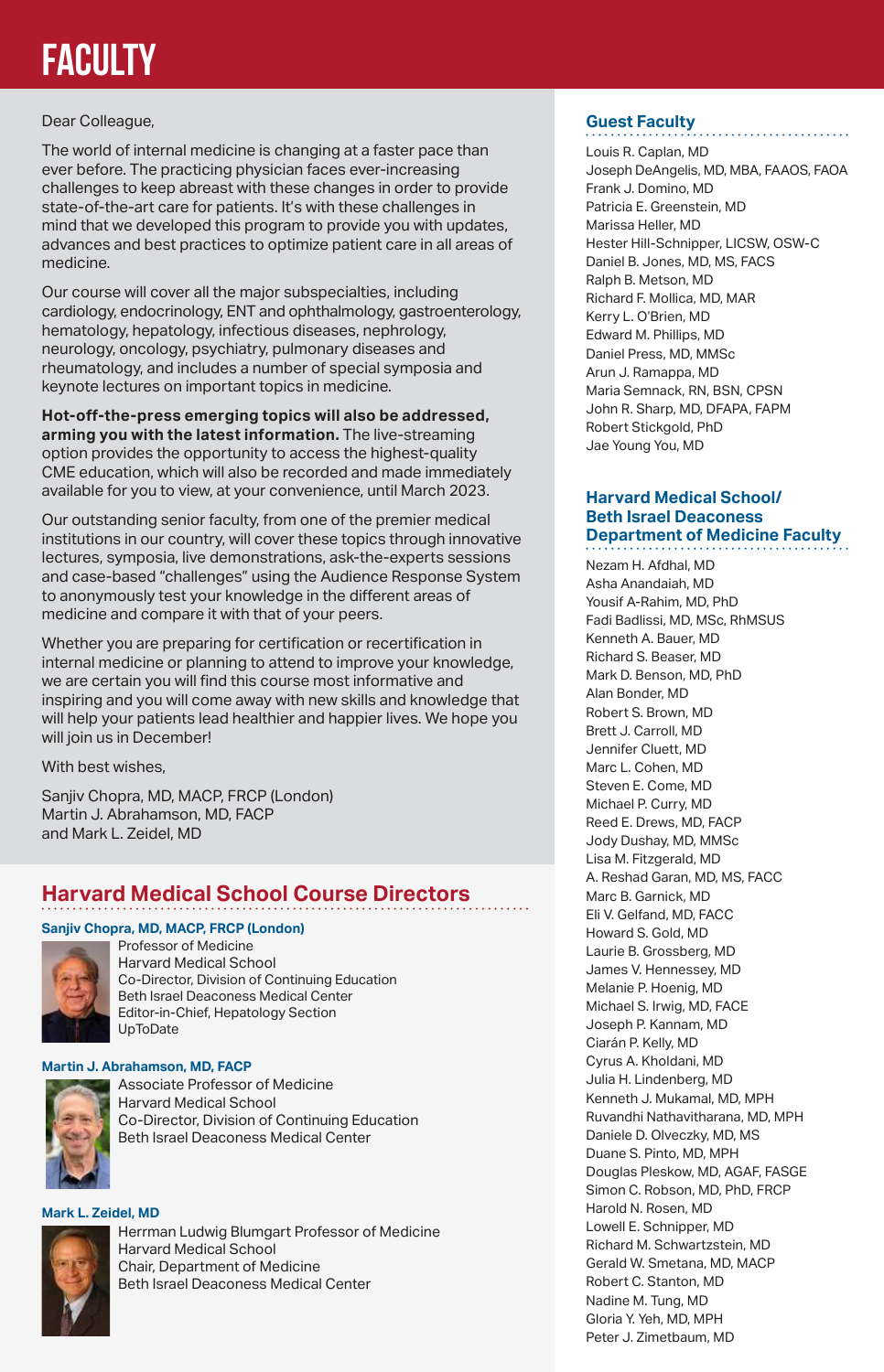# **COMPREHENSIVE REVIEW OF INTERNAL MEDICINE**

**This course offers new and returning attendees the opportunity to stay current with annual advances across every major area of general medicine. Designed by and for clinicians, the curriculum focuses on state-of-the-art approaches to the challenges you face and the best ways to apply these approaches to your practice.**

#### **Reasons to Attend**

Internists, medical specialists, physicians, PAs and NPs from around the world attend this intensive course for updates, advances and best practices to optimize screening, diagnosis and management of patient care in all areas of medicine, including:

- Artificial intelligence
- Cardiology
- Common orthopedic conditions
- Complementary and integrative medicine
- COVID-19
- Endocrinology
- ENT and ophthalmology
- Gastroenterology
- Hematology
- Hepatology
- Infectious diseases
- Leadership

■ Nephrology ■ Neurology

- Medical and surgical management of obesity
- -
- Psychiatry
	- Pulmonary diseases

■ Opiates for chronic pain

- Racial inequalities in medicine
- Rheumatology

■ Nutrition ■ Oncology

■ Sleep deprivation

#### **Engaging Sessions with Prominent Experts**

Our outstanding faculty, recognized as experts in the field, will teach you how to incorporate the latest tests and tools into your practice. We will discuss challenging cases and treatments and give you ample opportunity to ask questions of and interact with leading experts. Course material will be presented through formats that include:

- Innovative lectures
- Valuable case-based sessions
- Live demonstrations
- Question-and-answer panels
- Interactive discussions

### **WHO SHOULD ATTEND?**

Clinicians seeking a useful and comprehensive review that ensures they are up to date across all major fields in medicine. This includes:

- Internists
- Family medicine physicians
- Medical specialists
- ■ PAs
- Nurse practitioners
- Physicians preparing for the recertification examination or internal medicine boards
- Other medical professionals interested in refreshing their knowledge

#### **Learning Objectives**

- 1. Integrate new knowledge and research findings into the evaluation and treatment of common and uncommon medical disorders.
- 2. Apply up-to-date screening recommendations for breast, ovarian, lung, colon and prostate cancer.
- 3. Treat patients with or at risk for diabetes.
- 4. Interpret liver function tests and understand advances made in the treatment of infectious hepatitis.
- 5. Provide state-of-the-art care to patients with a wide range of disorders commonly seen in the primary care provider's practice.
- 6. Identify strategies to optimize the impact of lifestyle interventions in the treatment of obesity.
- 7. Inform and inspire colleagues to prevent burnout and lead in effective ways.

## **Register at UpdateInternalMedicine.com**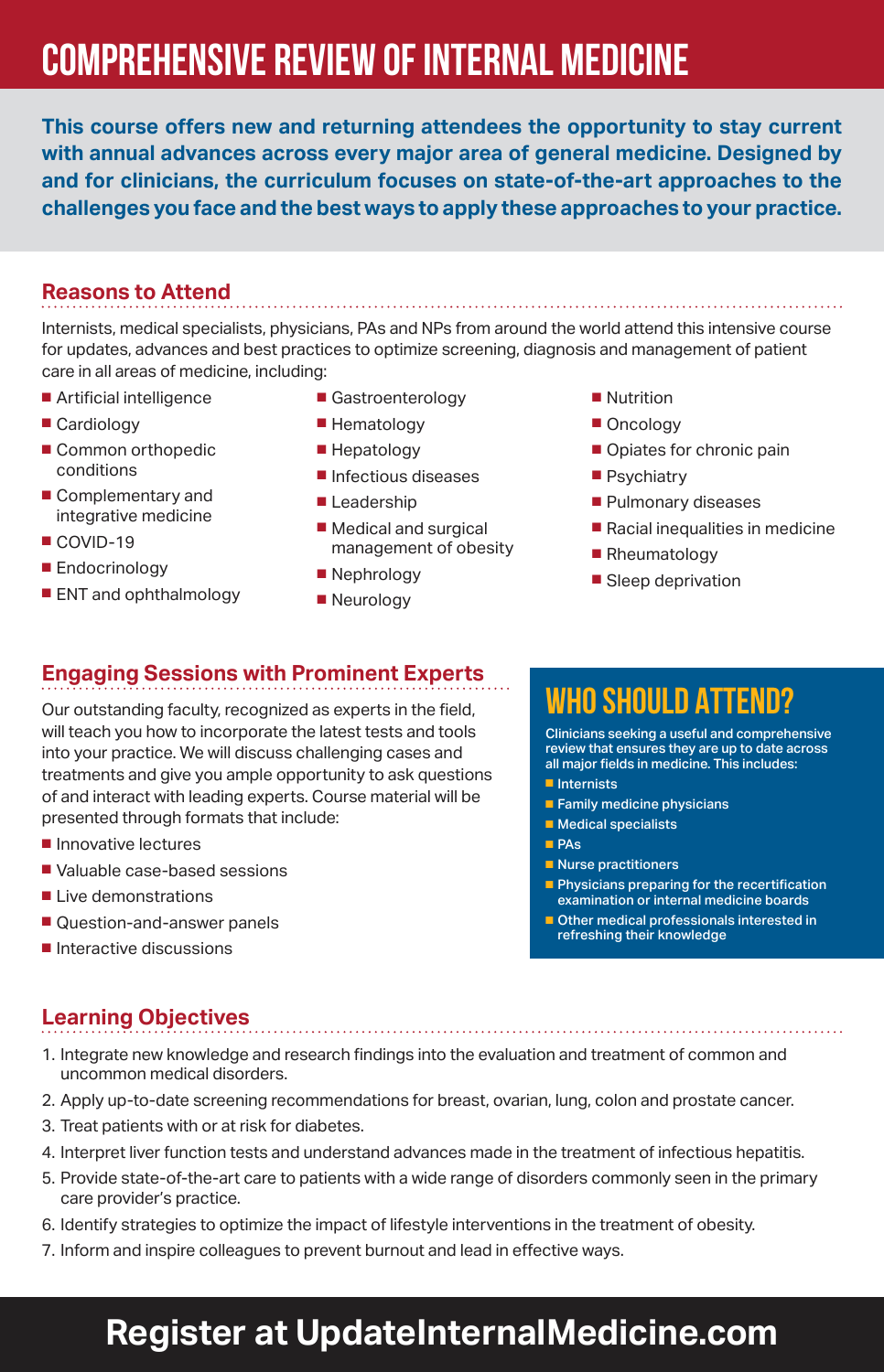# **Registration Information**

#### **TUITION FEES**

| Update in Internal Medicine | <b>Register on or before</b><br><b>Oct. 14, 2022</b> (save \$100) | Register after<br>Oct. 14, 2022 |
|-----------------------------|-------------------------------------------------------------------|---------------------------------|
| Live-stream                 | \$1.299                                                           | \$1,399                         |

Fees are shown in USD. The course will be presented in its entirety and includes real-time audience-response questions and interactive Q&A sessions, allowing you to pose specific questions to our expert faculty via online chat. All sessions will be recorded as they are live-streamed and made available for immediate viewing, at your convenience, through March 10, 2023.

#### **GENERAL INFORMATION**

#### **Registration, Payment, Confirmation and Refund Policy**

Registrations for Harvard Medical School CME programs are made via our secure online registration system. To register for this course, please visit the course website at UpdateInternalMedicine.com.

At the end of the registration process, a \$10 non-refundable processing fee will be added to your registration. Credit card payments are accepted (Visa, MasterCard or American Express). Postal, telephone, fax and cash-payment registrations are not accepted. All fees are shown in USD.

Upon receipt of your paid registration, an email confirmation will be sent to you. Be sure to include an email address that you check frequently. Your email address is used for critical information, including registration confirmation, evaluation and certificate. Refunds, less an administrative fee of \$75, will be issued for all cancellations received two weeks before the start of the course. Refund requests must be received by email. No refund will be issued should cancellation occur less than two weeks before. "No shows" are subject to the full course fee and no refunds will be issued once the course has started.

Questions? By phone: 617-384-8600 Monday-Friday, 9:00am to 4:00pm (ET), or by email at: CEPrograms@hms.harvard.edu.

#### **Accreditation**

The Harvard Medical School is accredited by the Accreditation Council for Continuing Medical Education (ACCME) to provide continuing medical education for physicians. The Harvard Medical School designates this live activity for a maximum of 52.75 *AMA PRA Category 1 Credits*™. Physicians should claim only the credit commensurate with the extent of their participation in the activity.

#### **ABIM Maintenance of Certification**

Successful completion of this CME activity enables the participant to earn up to 52.75 MOC points in the American Board of Internal Medicine's (ABIM) Maintenance of Certification (MOC) program. Participants will earn MOC points equivalent to the amount of CME credits claimed for the activity. It is the CME activity provider's responsibility to submit participant completion information to ACCME for the purpose of granting ABIM MOC points.

#### **American Academy of Family Physicians Accreditation**

The AAFP has reviewed *Update in Internal Medicine - 2022* and deemed it acceptable for up to 52.00 online-only, live AAFP Prescribed credits. Term of approval is from 12/04/2022 to 12/10/2022. Physicians should claim only the credit commensurate with the extent of their participation in the activity.

#### **Nurse Practitioners and Registered Nurses**

For the purpose of recertification, the American Academy of Nurse Practitioners Certification Board and American Nurses Credentialing Center accept *AMA PRA Category 1 Credit*™ issued by organizations accredited by the Accreditation Council for Continuing Medical Education (ACCME). We would also suggest that learners check with their state licensing board to ensure they accept reciprocity with *AMA PRA Category 1 Credit*™ for relicensure.

#### **Physician Assistants**

The National Commission on Certification of Physician Assistants (NCCPA) states that *AMA PRA Category 1 Credits*™ are acceptable for continuing medical education requirements for recertification. We would also suggest that learners check with their state licensing board to ensure they accept reciprocity with *AMA PRA Category 1 Credit*™ for relicensure.

#### **Risk Management**

This activity meets the criteria of the Massachusetts Board of Registration in Medicine for 11.00 credits of Risk Management Study. This includes 1.75 credits of Opioid Education and Pain Management Training.

#### **Canadian and European Accreditation**

Please visit UpdateInternalMedicine.com/Accreditation for details.

#### **Disclaimer**

CME activities accredited by Harvard Medical School are offered solely for educational purposes and do not constitute any form of certification of competency. Practitioners should always consult additional sources of information and exercise their best professional judgment before making clinical decisions of any kind.

Program changes/substitutions may be made without notice. To view the most up-to-date agenda, please visit the course website.

**THIS PROGRAM IS AMONG THE HIGHEST-RATED HARVARD MEDICAL SCHOOL CME COURSES**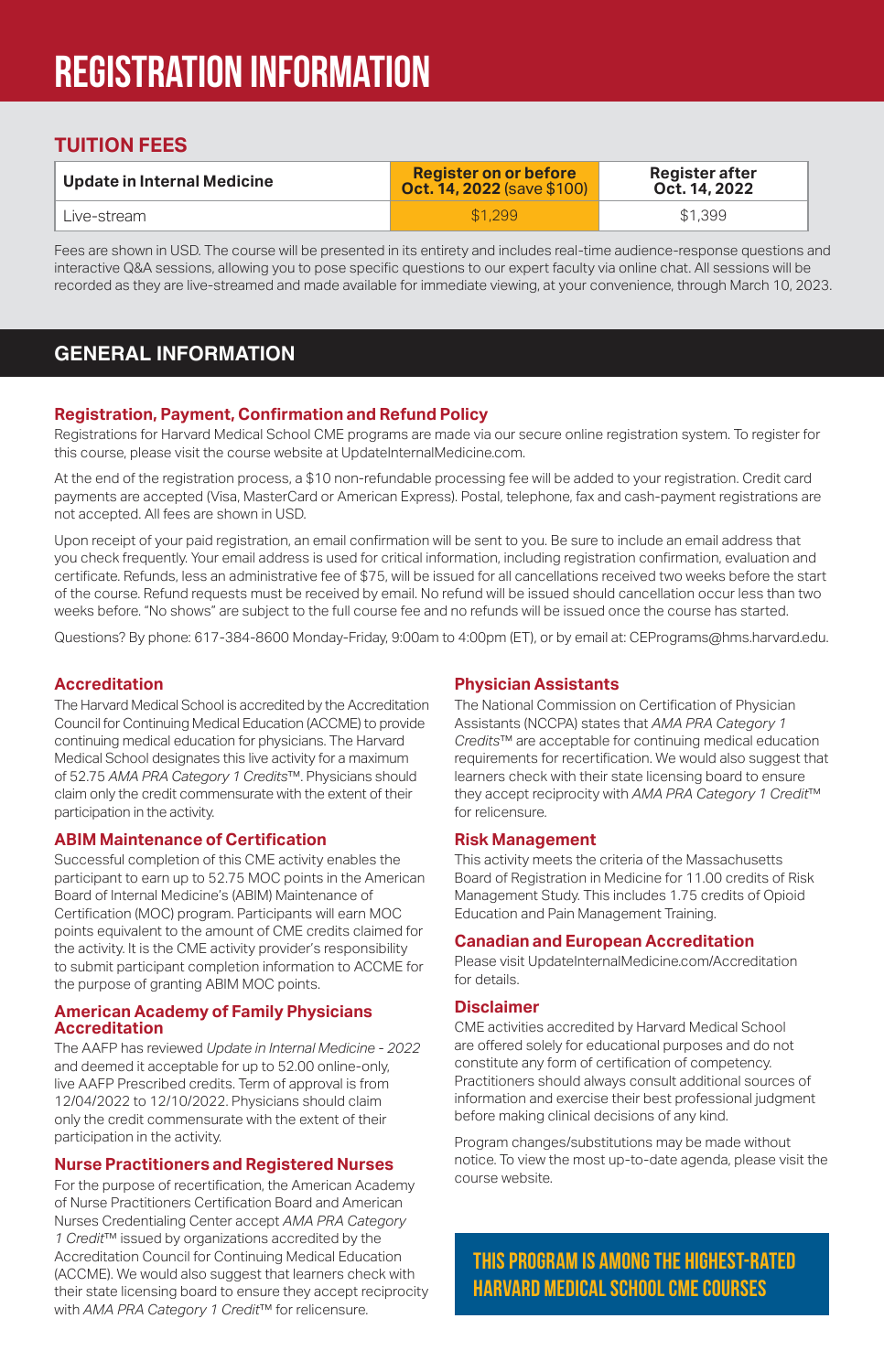#### **Sunday, Dec. 4, 2022**

7:50am – 8:00am **Introduction and Welcome**

#### **ONCOLOGY**

8:00am – 8:45am

**Assessment and Management of Breast and Ovarian Cancer Risk: An Update\*** Nadine M. Tung, MD

8:45am – 9:25am

**Prostate Cancer: An Update** Marc B. Garnick, MD

9:25am – 9:35am *Break* 

#### 9:35am – 10:10am

**KEYNOTE LECTURE Artificial Intelligence: A New Frontier in Medicine** Yousif A-Rahim, MD, PhD

10:10am – 10:40am **How We Think About and Manage Breast Cancer in 2022\*** Steven E. Come, MD

10:40am – 11:20am **Update on Lung and Colorectal Cancer** Steven E. Come, MD

11:20am – 11:40am *Break and Guided Meditations*❖

11:40am – 12:20pm **What's Ahead When Cancer Is in the Rear-View Mirror?\*** Lowell E. Schnipper, MD

Hester Hill-Schnipper, LICSW, OSW-C

12:20pm – 1:20pm *Lunch Break* 

1:20pm – 2:00pm **Oncology: Challenging Cases with Your Participation** Lowell E. Schnipper, MD

2:00pm – 2:15pm **Oncology Q&A** Lowell E. Schnipper, MD

2:15pm – 2:35pm *Break and Rejuvenation Exercises*❖

**COURSE SCHEDULE** Your questions will be answered in real time during each presentation in addition to the dedicated<br>Q&A sessions that are noted on the agenda. Q&A sessions that are noted on the agenda.

2:35pm – 3:20pm

**KEYNOTE LECTURE Patients as Teachers: Lessons Learned** Martin J. Abrahamson, MD, FACP

#### **RHEUMATOLOGY**

3:20pm – 3:55pm **Rheumatoid Arthritis: What the PCP Needs to Know** Lisa M. Fitzgerald, MD

3:55pm – 4:05pm *Break*

4:05pm – 4:40pm **Gout: The King of Diseases** Fadi Badlissi, MD, MSc, RhMSUS

4:40pm – 5:20pm **Rheumatology: Challenging Cases with Your Participation** Fadi Badlissi, MD, MSc, RhMSUS

5:20pm – 5:40pm **Rheumatology Q&A**

#### **Monday, Dec. 5, 2022**

#### **ENDOCRINOLOGY**

7:30am – 8:10am

**Osteoporosis Management in the Era of Limited Resources** Harold N. Rosen, MD

8:10am – 8:50am

**Treatment of Type 2 Diabetes 2022: Getting to Goal Safely and Reducing Cardiovascular Risk\***

Martin J. Abrahamson, MD, FACP

8:50am – 9:00am *Break*

9:00am – 9:45am **Advancing to Insulin Replacement Therapy: When, Why and How** Richard S. Beaser, MD

9:45am – 10:30am

**KEYNOTE LECTURE Microbiome (The Second Human Genome): What Shapes It and How It Shapes Us** Sanjiv Chopra, MD, MACP, FRCP (London)

10:30am – 10:50am *Break and Guided Meditations*❖ 10:50am – 11:30am **Problems in Thyroid Disease** James V. Hennessey, MD

11:30am – 12:10pm **Endocrinology: Challenging Cases with Your Participation** Martin J. Abrahamson, MD, FACP

12:10pm – 12:25pm **Endocrinology Q&A** Martin J. Abrahamson, MD, FACP

12:25pm – 1:20pm *Lunch Break*

#### **GASTROENTEROLOGY AND HEPATOLOGY**

1:20pm – 2:10pm

**Laboratory Tests and Diagnostic Procedures in Liver Disease: Adventures in Liverland** Saniiv Chopra, MD, MACP, FRCP (London)

2:10pm – 2:50pm

**GI Bleeding** Simon C. Robson, MD, PhD, FRCP

2:50pm – 3:10pm *Break and Rejuvenation Exercises*❖

3:10pm – 3:50pm

**A Pragmatic Approach to Chronic Diarrhea** Laurie B. Grossberg, MD

3:50pm – 4:35pm

**Celiac Sprue: Protean Manifestations** Ciarán P. Kelly, MD

4:35pm – 4:45pm *Break* 

4:45pm – 5:25pm

**Gastroenterology and Hepatology: Challenging Cases with Your Participation** Sanjiy Chopra, MD, MACP, FRCP (London)

5:25pm – 5:40pm

**Gastroenterology and Hepatology Q&A** Sanjiv Chopra, MD, MACP, FRCP (London) Ciarán P. Kelly, MD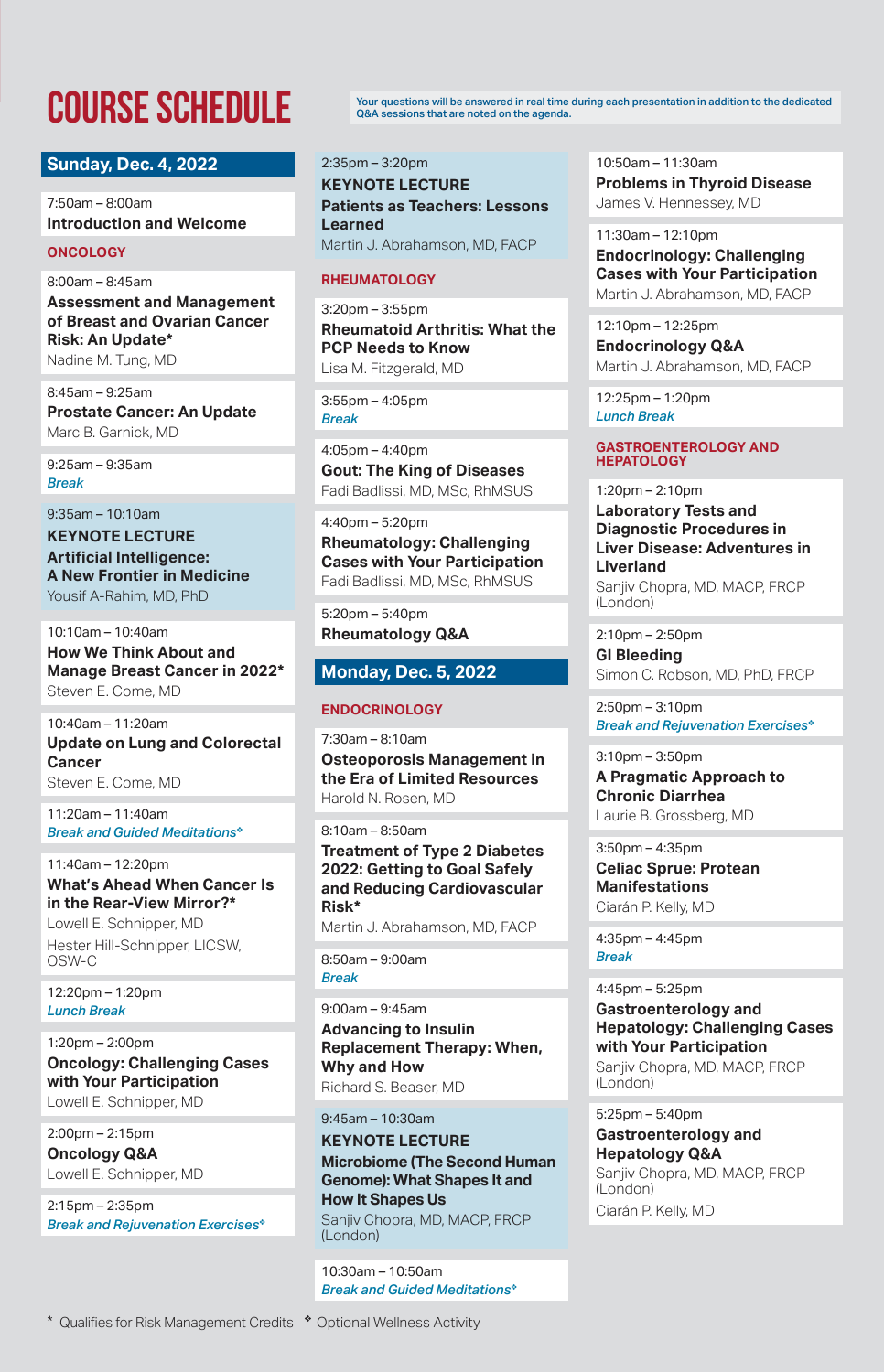#### **Tuesday, Dec. 6, 2022**

#### **SPECIAL SYMPOSIUM: MEDICAL AND SURGICAL MANAGEMENT OF OBESITY – WHAT THE PCP NEEDS TO KNOW**

7:00am – 7:40am

**Exercise Prescription: Promoting Physical Activity in You and Your Patients\*** Edward M. Phillips, MD

7:40am – 8:20am **Motivational Interviewing:** 

**A Proven Approach for Weight Loss** Frank J. Domino, MD

8:20am – 8:30am *Break* 

8:30am – 9:05am **Medical Management of Obesity: What the PCP Needs to Know\***

Jody Dushay, MD, MMSc

9:05am – 9:35am

**Surgical Treatment of Obesity: Procedures Outcomes and a Patient's Perspective**

Daniel B. Jones, MD, MS, FACS Maria Semnack, RN, BSN, CPSN

9:35am – 9:55am *Break and Guided Meditations*❖

9:55am – 10:15am **Endoscopic Management of Obesity: Ready for Primetime** Douglas Pleskow, MD, AGAF, FASGE

#### **ASK THE EXPERTS: NEUROLOGY**

10:15am – 11:15am **Ask the Experts: Neurology** Patricia E. Greenstein, MD Daniel Press, MD, MMSc Louis R. Caplan, MD

11:15am – 11:25am *Break* 

#### **SPECIAL SYMPOSIUM: HEPATOLOGY**

11:25am – 12:00pm **Complications of Cirrhosis\*** Alan Bonder, MD

12:00pm – 1:00pm *Lunch Break*

1:00pm – 1:45pm **Global Elimination of HCV** Michael P. Curry, MD

1:45pm – 2:25pm **Hepatitis B: Recent Advances** Nezam H. Afdhal, MD

2:25pm – 2:45pm *Break and Rejuvenation Exercises*❖

#### 2:45pm – 3:25pm

**Nonalcoholic Steatohepatitis: Assessing Severity and Optimizing Management** Sanjiv Chopra, MD, MACP, FRCP (London)

#### **HEMATOLOGY**

3:25pm – 4:10pm **Diagnosis and Management of Hyper-coagulability and New Anticoagulants: Interpreting the Data** Kenneth A. Bauer, MD

4:10pm – 4:20pm *Break* 

 $4:20$ pm – 5:00pm **Don't-Miss Causes of Anemia\*** Reed E. Drews, MD, FACP

5:00pm – 5:40pm **Hematology: Challenging Cases with Your Participation** Reed E. Drews, MD, FACP

5:40pm – 5:55pm **Hematology Q&A** Reed E. Drews, MD, FACP

#### **Wednesday, Dec. 7, 2022**

#### **ORTHOPEDICS MINI-SYMPOSIUM: A PRIMER FOR THE PCP – LIVE PATIENT DEMONSTRATION**

7:00am – 7:40am **My Shoulder Hurts and the Golf Season Is Starting** Arun J. Ramappa, MD

7:40am – 8:20am **My Knee Is Swollen and I'm Having Trouble Walking** Joseph DeAngelis, MD, MBA, FAAOS, FAOA

8:20am – 8:30am *Break* 

#### **ASK THE EXPERTS: ENT/OPHTHALMOLOGY**

8:30am – 9:30am **Ask the Experts: ENT/Ophthalmology** Ralph B. Metson, MD Jae Young You, MD

9:30am – 9:50am *Break and Guided Meditations*❖

#### **INFECTIOUS DISEASES**

9:50am - 10:40am

**KEYNOTE LECTURE Exemplary Leadership: Lessons Learned from History and Contemporary Times** Sanjiv Chopra, MD, MACP, FRCP (London)

10:40am – 11:10am **Tuberculosis 2022: What's New?** Ruvandhi Nathavitharana, MD, MPH

11:10am – 11:20am *Break* 

11:20am – 12:10pm **Coronavirus: Lessons Learned and Future Directions** Howard S. Gold, MD

12:10pm – 12:30pm *Break and Rejuvenation Exercises*❖

12:30pm – 1:10pm **Infectious Diseases: Challenging Cases with Your Participation** Howard S. Gold, MD

1:10pm – 1:30pm **Infectious Diseases Q&A** Howard S. Gold, MD

#### **Thursday, Dec. 8, 2022**

#### **CARDIOLOGY**

7:00am – 7:40am **Approach to the Patient with Syncope** Peter J. Zimetbaum, MD

7:40am – 8:20am

**Applying Real-World Evidence to Patient Care: Atrial Fibrillation** Peter J. Zimetbaum, MD

8:20am – 8:30am *Break* 

8:30am – 9:15am **KEYNOTE LECTURE Refugee Trauma: A Perspective from a Quarter Century's Experience** Richard F. Mollica, MD, MAR